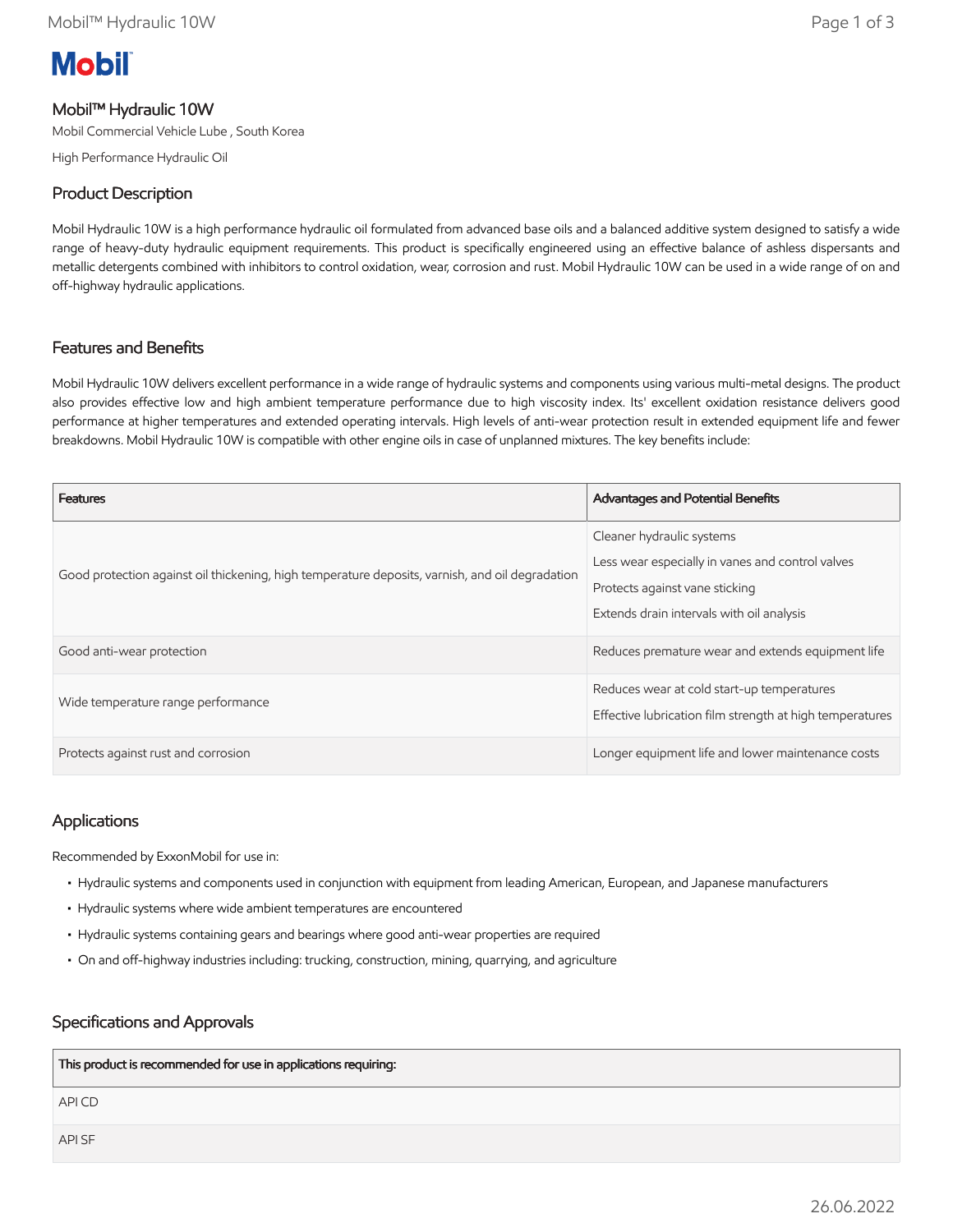#### This product is recommended for use in applications requiring:

Eaton 35VQ25

### Properties and Specifications

| Property                                      |         |
|-----------------------------------------------|---------|
| Grade                                         | SAE 10W |
| Ash, Sulfated, mass%, ASTM D874               | 0.8     |
| Density @ 15 C, kg/l, ASTM D4052              | 0.88    |
| Kinematic Viscosity @ 100 C, mm2/s, ASTM D445 | 6.3     |
| Kinematic Viscosity @ 40 C, mm2/s, ASTM D445  | 39.2    |
| Pour Point, °C, ASTM D97                      | $-33$   |
| Total Base Number, mgKOH/g, ASTM D2896        | 7.3     |
| Viscosity Index, ASTM D2270                   | 109     |
| Flash Point, Cleveland Open Cup, °C, ASTM D92 | 226     |

#### Health and safety

Health and Safety recommendations for this product can be found on the Material Safety Data Sheet (MSDS) @ [http://www.msds.exxonmobil.com/psims](http://www.msds.exxonmobil.com/psims/psims.aspx) /psims.aspx

All trademarks used herein are trademarks or registered trademarks of Exxon Mobil Corporation or one of its subsidiaries unless indicated otherwise.

11-2021 Mobil Korea Lube Oil Inc.

Level 22, Seoul Square bd., Hangang-daero, Jung-gu, Seoul, Korea

+82-2-750-8700

Typical Properties are typical of those obtained with normal production tolerance and do not constitute a specification. Variations that do not affect product performance are to be expected during normal manufacture and at different blending locations. The information contained herein is subject to change without notice. All products may not be available locally. For more information, contact your local ExxonMobil contact or visit [www.exxonmobil.com](http://www.exxonmobil.com/)

ExxonMobil is comprised of numerous affiliates and subsidiaries, many with names that include Esso, Mobil, or ExxonMobil. Nothing in this document is intended to override or supersede the corporate separateness of local entities. Responsibility for local action and accountability remains with the local ExxonMobil-affiliate entities.

Energy lives here™